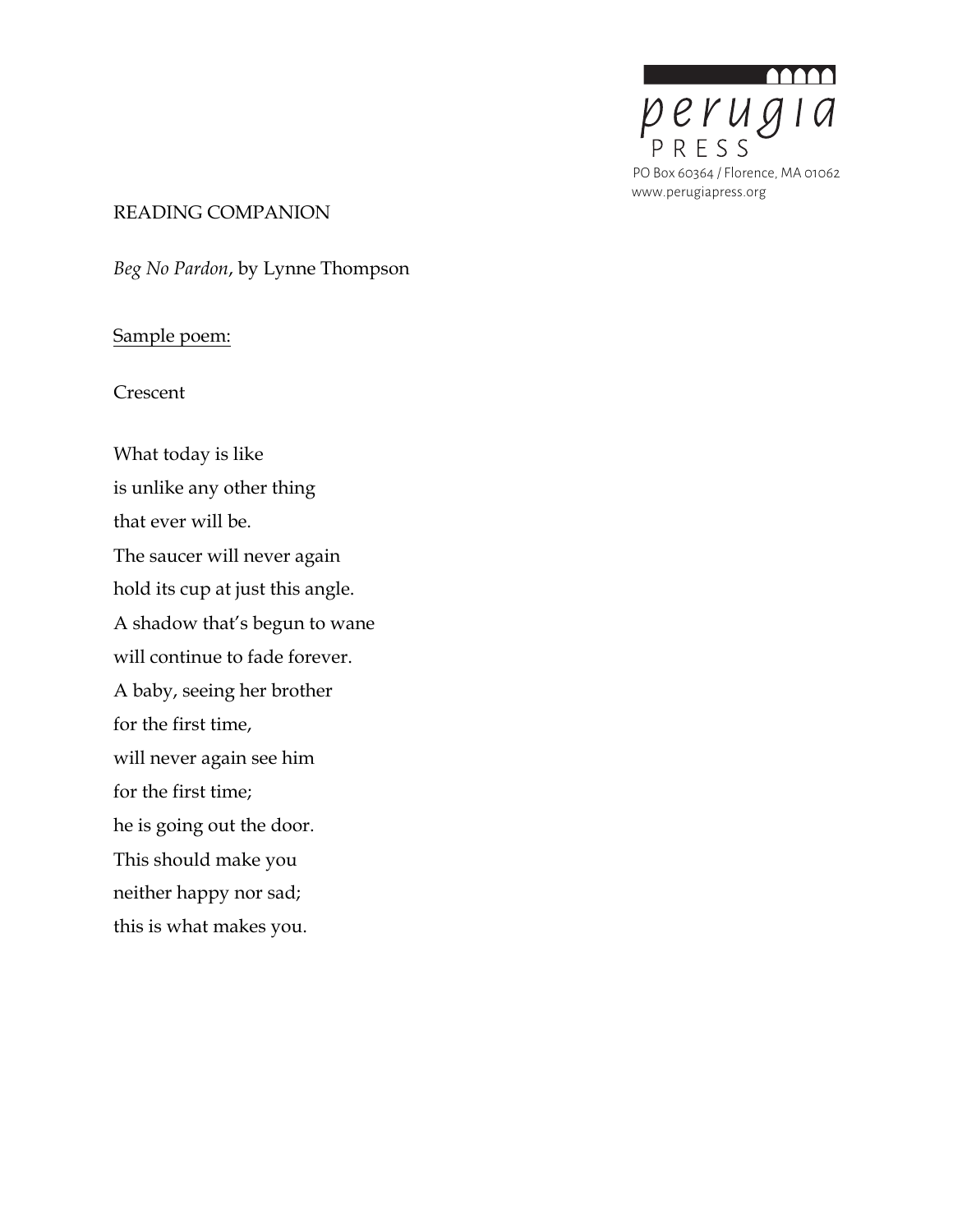#### Questions to consider:

- 1. Read the opening poem of the collection, "The Poet, Applying for a Job, Cites Her Previous Experience" (1). What does this poem tell you about the speaker's understanding of what poetry is? How does it make you think about poetry in a different way? How does it make you think about biography in poetry?
- 2. Why does Thompson title her poem "Imperfect Ghazal for an Unknown Mother" (6)? Review the rules of the Ghazal to understand expectations of the form: (https://www.poetryfoundation.org/learn/glossary-terms/ghazal). How does the form add meaning to the poem?
- 3. In "Seed of Mango, Seed of Maize" (10), the speaker describes her two grandmothers and how she is connected to them. What is the effect of the two contrasting descriptions? Explore the use of parallel structure between the two stanzas and its effect on the reader.
- 4. Thompson includes an epigraph from poet Chris Abani in the poem "Raffia" (33) and then uses each of the lines to begin a stanza of her poem. The form is known as a "glosa" which requires (a) a cabeza, i.e., a quatrain from another poet who must be acknowledged; (b) four ten-line stanzas, each ending with one of the lines in sequence from the cabeza; and (c) a scheme that rhymes lines six and nine with the final word of line ten. In Thompson's glosa, she inverts the sequence to *begin* each stanza with a line from the cabeza. How do her stanzas develop the images and ideas from Abani's excerpt?
- 5. Throughout the collection, Thompson uses surprising and vivid images. Select three-five such images and explore how they function within the poem.
- 6. Read "To Blackness" (39). Notice which references are unfamiliar, and research them. How do they serve to develop an understanding of "blackness"? How do all of the references/images work together to develop this understanding?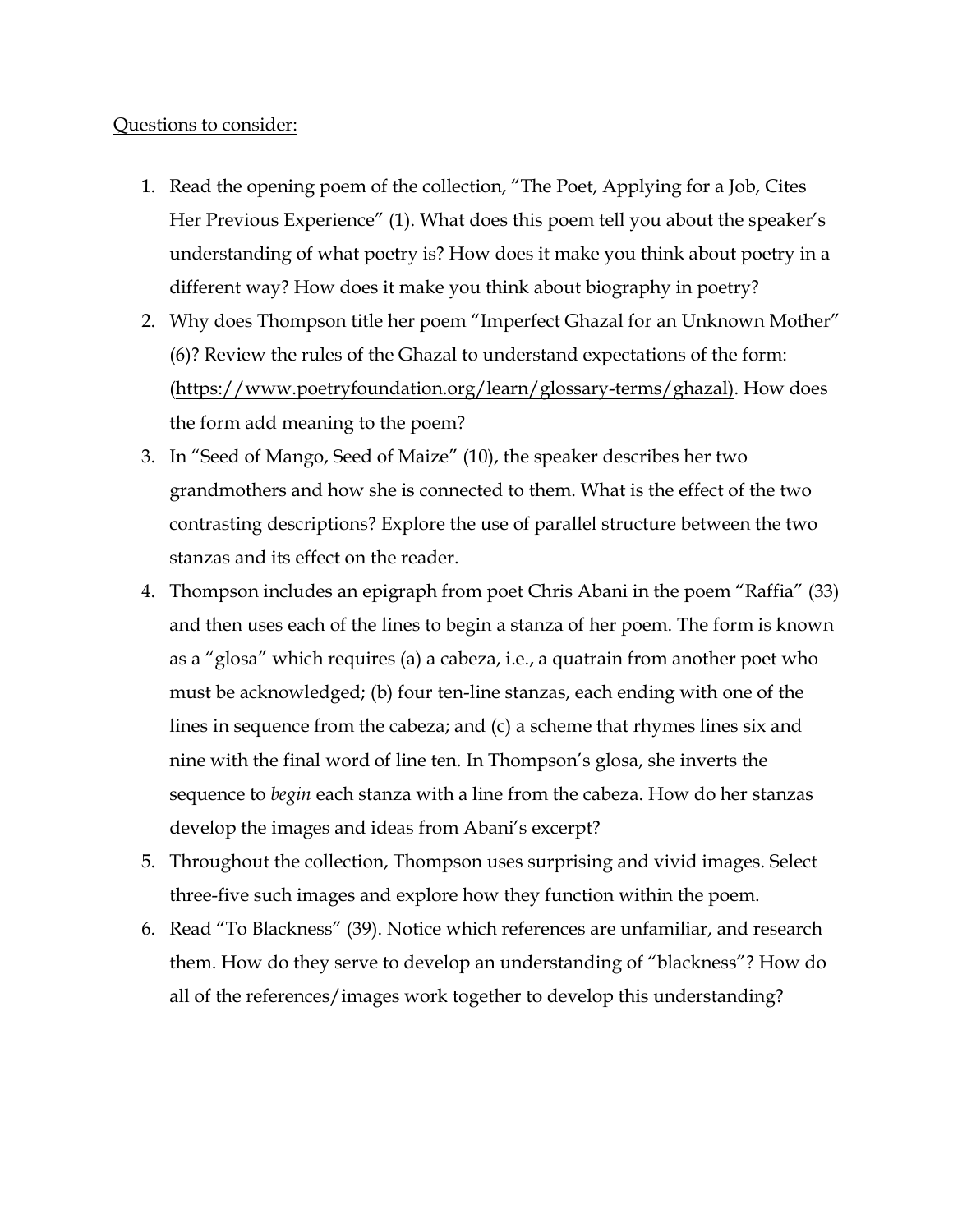- 7. In "Scissors" (49) Thompson writes "There's no synonym / for scissors" and later gives examples of other words for which there are no synonyms. How do these words create contrast with the words for which she lists synonyms? What meaning can you extract from whether or not a word has synonyms?
- 8. What themes do you notice in *Beg No Pardon*? Where do you notice them occurring?

## Writing Prompts:

- 1. Read "Song for Two Immigrants" (30). Craft your own poem in which, in the first stanza, you write in response to the prompt "To me, you were…" and in the second stanza, "...here you are…".
- 2. Write your own list of words without synonyms (see "Scissors" [49]) and use them to write a poem in which you create contrast with a list of synonyms.
- 3. Using "I am Grenadine" (60-1) as a model, write a poem in which you use place, history, and nature to describe who you are.
- 4. Select four lines from a poem in the collection. Use each as the first line of a stanza in which you connect the line to your own history and experience, as Thompson does in "Raffia" (33).

## Other Perugia books that could pair with this collection:

*Now in Color,* Jacqueline Balderrama *Each Crumbling House,* Melody S. Gee *Gloss,* Ida Stewart *Through a Red Place,* Rebecca Pelky